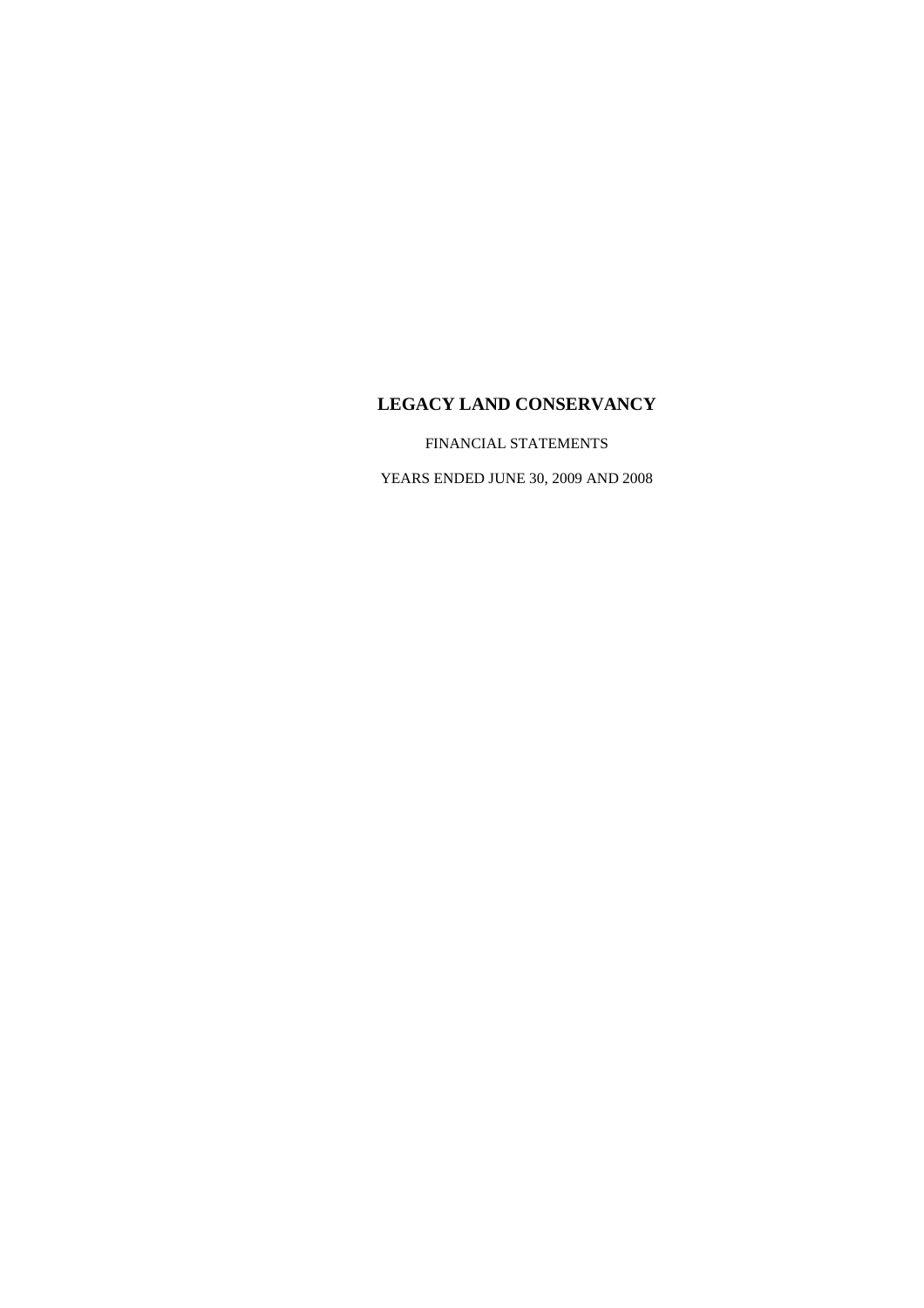## TABLE OF CONTENTS

Page

| Independent Auditor's Report                                 |          |
|--------------------------------------------------------------|----------|
| <b>Financial Statements:</b>                                 |          |
| <b>Statements of Financial Position</b>                      | 2        |
| <b>Statements of Activities</b>                              | 3        |
| <b>Statements of Cash Flows</b>                              | 4        |
| Notes to the Financial Statements                            | $5 - 10$ |
| Supplemental Information:                                    |          |
| <b>Statements of Functional Expenses</b>                     | 11       |
| Statement of Temporary and Permanently Restricted Net Assets | 12       |
| <b>Schedule of Conservation Easements</b>                    | 13       |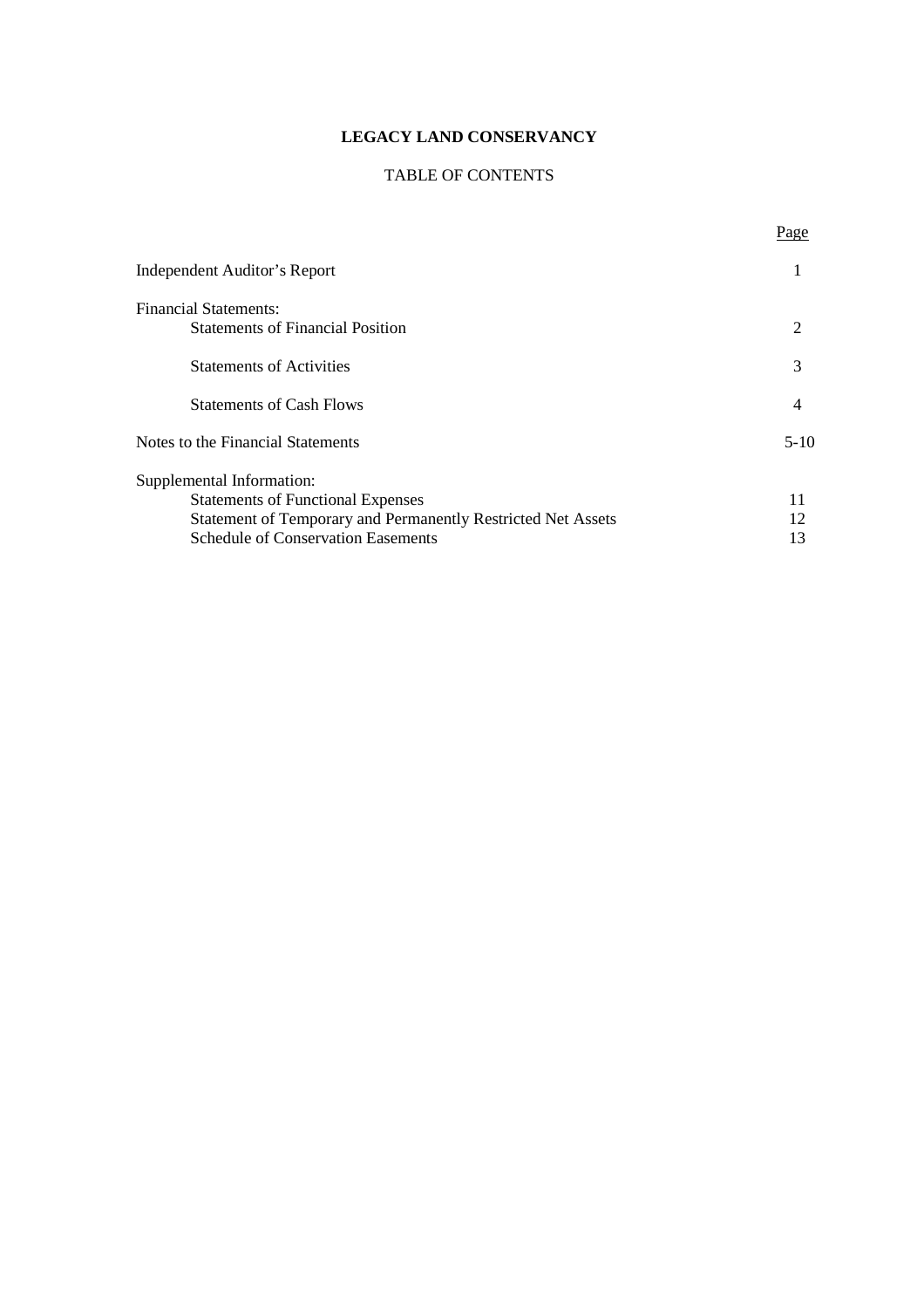# MARKOWSKI & COMPANY **CERTIFIED PUBLIC ACCOUNTANTS**

2880 SPRING ARBOR ROAD • JACKSON • MICHIGAN • 49203 PHONE (517) 782-9351 • FAX (517) 782-0599

RONALD L. MARKOWSKI, CPA DOUGLAS E. ATKINS, CPA **MICHIGAN ASSOCIATION OF** SCOTT O. McLANE CERTIFIED PUBLIC ACCOUNTANTS RANDALL D. BIDDIX, CPA<br>RETIRED PARTNER: K. LAVERNE MARKOWSKI, CPA (1961-2006)

**MEMBERS:** AMERICAN INSTITUTE OF CERTIFIED PUBLIC ACCOUNTANTS

**ESTATE PLANNING COUNCIL OF**<br>SOUTH CENTRAL MICHIGAN

#### **Independent Auditor's Report**

The Board of Directors Legacy Land Conservancy Ann Arbor, Michigan

We have audited the accompanying statement of financial position of the **Legacy Land Conservancy** (the "Agency"), a Michigan non-profit corporation, as of June 30, 2009, and the related statements of activities and cash flows for the year then ended. These financial statements are the responsibility of the Agency's management. Our responsibility is to express an opinion on these financial statements based on our audit. The financial statements for the period ended June 30, 2008, which are included for comparative purposes, were audited by another auditor, who issued an unqualified opinion dated November 14, 2008. Accordingly, our opinion only relates to the year ended June 30, 2009.

We conducted our audit in accordance with auditing standards generally accepted in the United States of America. Those standards require that we plan and perform the audit to obtain reasonable assurance about whether the financial statements are free of material misstatement. An audit includes examining, on a test basis, evidence supporting the amounts and disclosures in the financial statements. An audit also includes assessing the accounting principles used and significant estimates made by management, as well as evaluating the overall financial statement presentation. We believe that our audit provides a reasonable basis for our opinion.

In our opinion, the financial statements referred to above present fairly, in all material respects, the financial position of the **Legacy Land Conservancy** as of June 30, 2009, and the changes in their net assets and their cash flows for the year then ended in conformity with accounting principles generally accepted in the United States of America.

Our audit was conducted for the purpose of forming an opinion on the basic financial statements taken as a whole. The supplemental information on pages 11 through 13 are presented for purposes of additional analysis and are not a required part of the basic financial statements. Such information has been subjected to the auditing procedure applied in the audit of the basic financial statements and, in our opinion, are fairly stated in all material respects in relation to the basic financial statements taken as a whole.

Monboushit Congany

**MARKOWSKI & COMPANY CPAs September 16, 2009**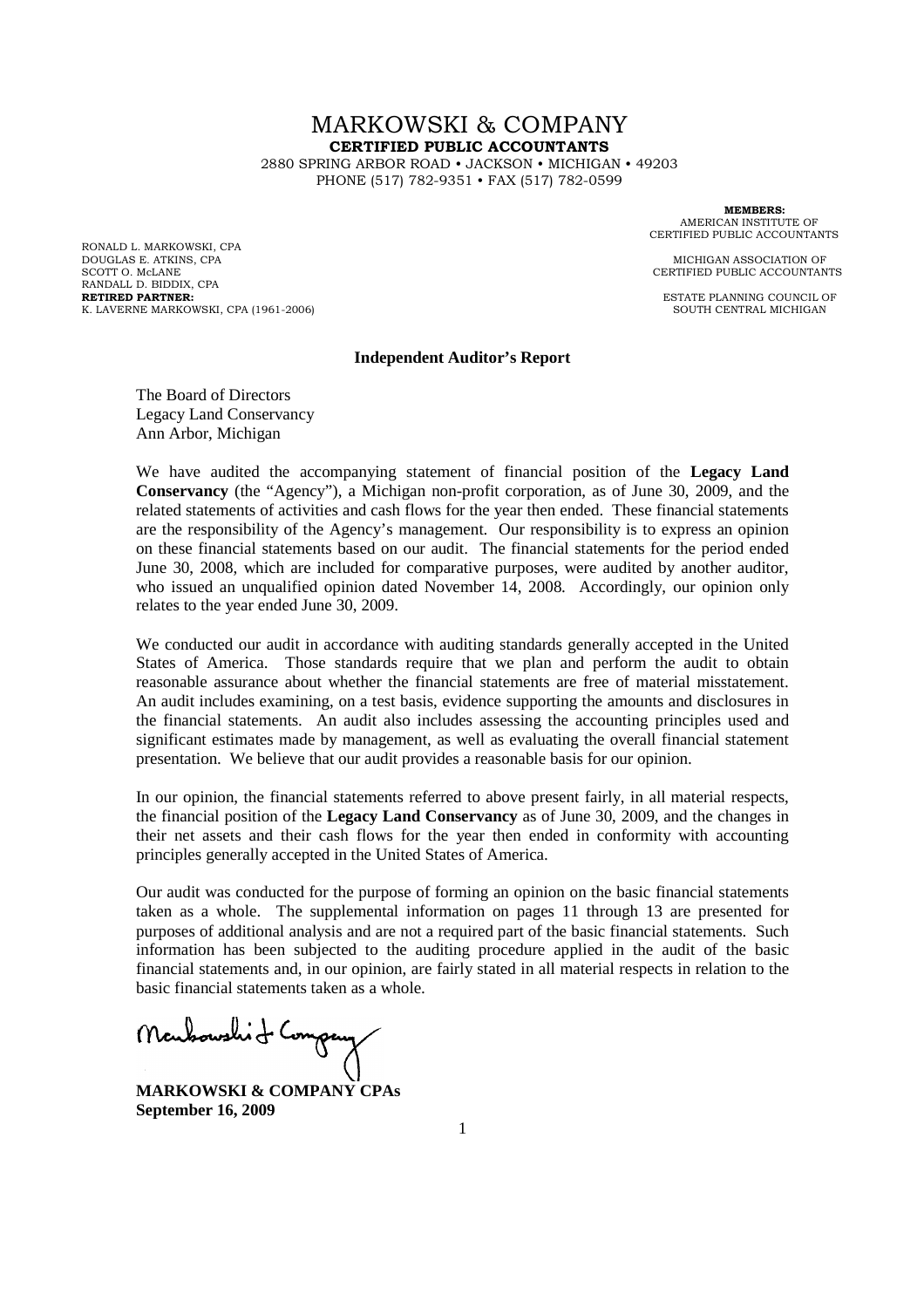## **LEGACY LAND CONSERVANCY** STATEMENTS OF FINANCIAL POSITION June 30, 2009 and 2008

|                                               |    | 2009      | 2008            |
|-----------------------------------------------|----|-----------|-----------------|
| <b>ASSETS:</b>                                |    |           |                 |
| Current assets:                               |    |           |                 |
| Cash and cash equivalents                     | \$ | 408,303   | \$<br>320,963   |
| Investments                                   |    | 125,882   | 79,638          |
| Pledges receivable                            |    | 13,200    | 21,500          |
| Grants receivable                             |    | 133,350   | 17,120          |
| Accrued interest receivable                   |    | 1,755     |                 |
| Prepaid and deferred expenses                 |    | 6,106     | 5,962           |
| Total current assets                          |    | 688,596   | 445,183         |
| Fixed assets, net of accumulated depreciation |    |           |                 |
| Other Assets:                                 |    |           |                 |
| Property                                      |    | 3,675,003 | 5,909,150       |
| <b>Conservation easements</b>                 |    | 49        | 47              |
| Total other assets                            |    | 3,675,052 | 5,909,197       |
| <b>TOTAL ASSETS</b>                           | S  | 4,363,648 | \$<br>6,354,380 |
| <b>LIABILITIES:</b>                           |    |           |                 |
| <b>Current Liabilities:</b>                   |    |           |                 |
| Accounts payable                              | \$ | 463       | \$<br>943       |
| Accrued expenses<br>Total current liabilities |    | 2,276     | 943             |
|                                               |    | 2,739     |                 |
| <b>NET ASSETS:</b>                            |    |           |                 |
| Unrestricted                                  |    | 2,729,984 | 4,866,116       |
| Temporarily restricted                        |    | 201,848   | 159,780         |
| Permanently restricted                        |    | 1,429,077 | 1,327,541       |
| Total net assets                              |    | 4,360,909 | 6,353,437       |
|                                               |    |           |                 |
| TOTAL LIABILITIES AND NET ASSETS              | \$ | 4,363,648 | \$ 6,354,380    |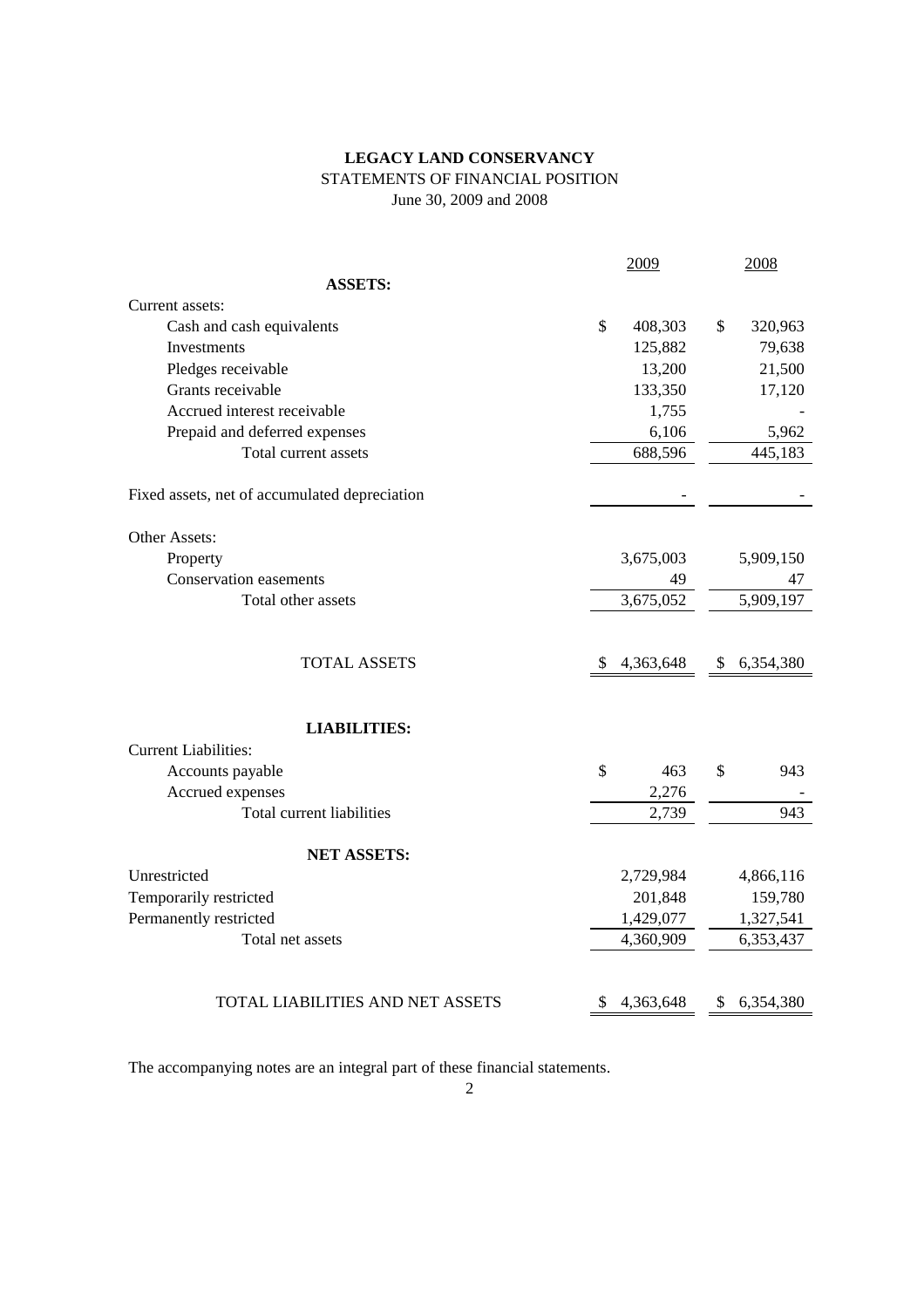STATEMENTS OF ACTIVITIES

Years Ended June 30, 2009 and 2008

|                                                 | 2009          |               |                |               | 2008          |  |  |  |
|-------------------------------------------------|---------------|---------------|----------------|---------------|---------------|--|--|--|
|                                                 |               | Temporarily   |                | Permanently   |               |  |  |  |
|                                                 | Unrestricted  | Restricted    | Restricted     | Total         | Total         |  |  |  |
| <b>Revenues:</b>                                |               |               |                |               |               |  |  |  |
| Contributions                                   | 220,112<br>\$ | \$            | \$<br>65,610   | \$<br>285,722 | 343,985<br>\$ |  |  |  |
| Grants                                          | 45,055        | 113,910       |                | 158,965       | 71,299        |  |  |  |
| Fundraising events                              | 30,835        |               |                | 30,835        |               |  |  |  |
| Interest and dividends                          | 8,574         |               |                | 8,574         | 14,994        |  |  |  |
| Realized investment gains (losses), net of fees | (20,715)      |               |                | (20, 715)     | (9, 435)      |  |  |  |
| Unrealized investment gains (losses)            | 2,013         |               |                | 2,013         |               |  |  |  |
| Rental income                                   | 2,700         |               |                | 2,700         | 4,200         |  |  |  |
| Acquisition of easements/development rights     | 522,000       |               |                | 522,000       | 4,614,013     |  |  |  |
| Miscellaneous                                   | 9,856         |               |                | 9,856         | 14,058        |  |  |  |
| Net assets reclassified from/to restricions:    | 35,916        | (71, 842)     | 35,926         |               |               |  |  |  |
| Total revenues                                  | 856,346       | 42,068        | 101,536        | 999,950       | 5,053,114     |  |  |  |
| <b>Expenses:</b>                                |               |               |                |               |               |  |  |  |
| Program services                                | 201,208       |               |                | 201,208       | 357,299       |  |  |  |
| Fundraising                                     | 63,652        |               |                | 63,652        | 48,751        |  |  |  |
| Management & General                            | 58,283        |               |                | 58,283        | 62,701        |  |  |  |
| Donated land expense                            | 521,998       |               |                | 521,998       |               |  |  |  |
| Total expenses                                  | 845,141       |               | $\overline{a}$ | 845,141       | 468,751       |  |  |  |
| <b>Revenue less expenses</b>                    | 11,205        | 42,068        | 101,536        | 154,809       | 4,584,363     |  |  |  |
| Gain (Loss) on sale of preserves/property       | (2, 147, 337) |               |                | (2,147,337)   |               |  |  |  |
| <b>Change in Net Assets</b>                     | (2, 136, 132) | 42,068        | 101,536        | (1,992,528)   | 4,584,363     |  |  |  |
| <b>Net Assets - Beginning of Year</b>           | 4,866,116     | 159,780       | 1,327,541      | 6,353,437     | 1,769,074     |  |  |  |
| Net Assets - End of Year                        | \$2,729,984   | 201,848<br>\$ | \$1,429,077    | \$4,360,909   | \$ 6,353,437  |  |  |  |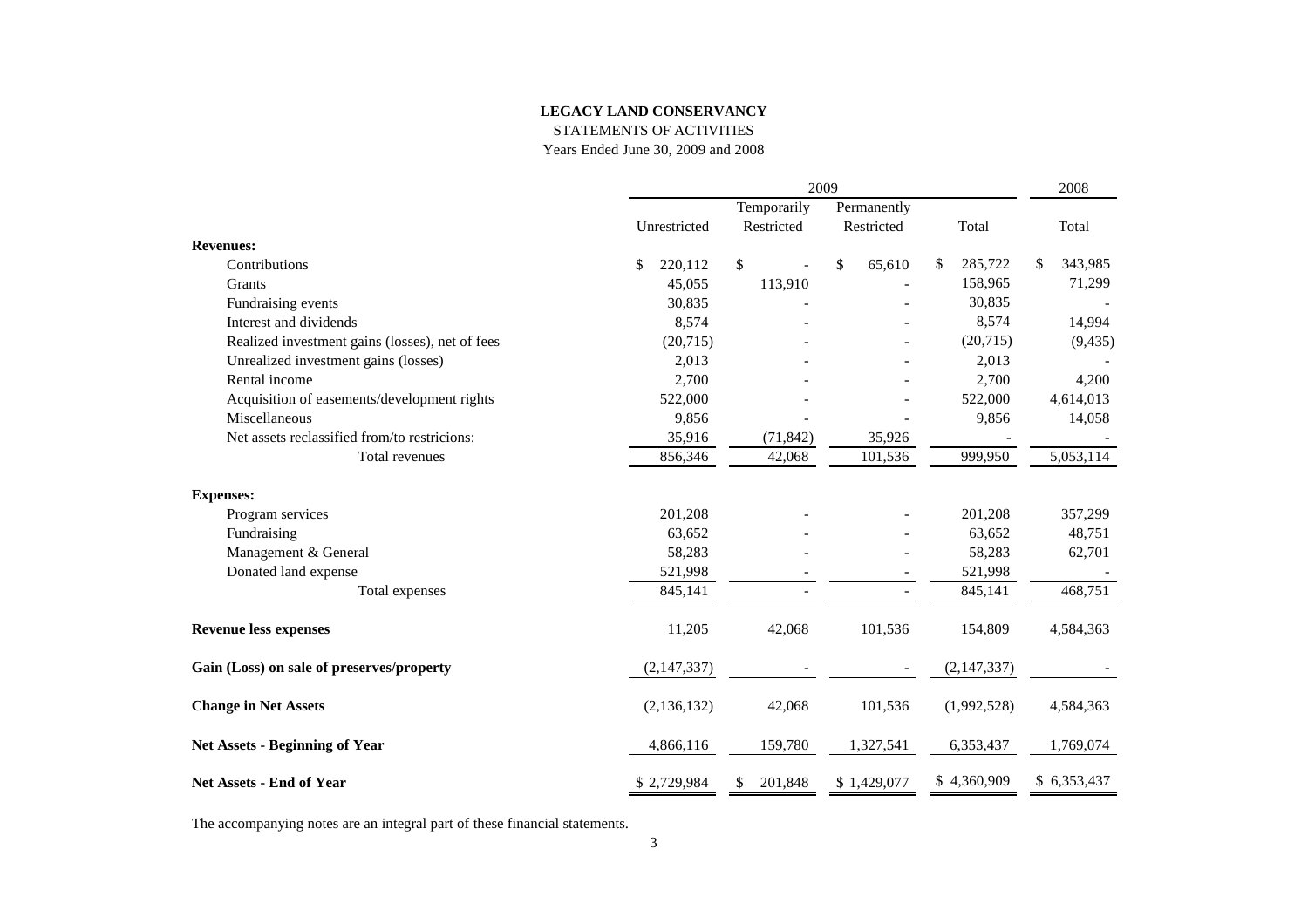STATEMENTS OF CASH FLOWS

Years Ended June 30, 2009 and 2008

|                                                                | 2009           | 2008          |
|----------------------------------------------------------------|----------------|---------------|
| <b>CASH FLOWS FROM OPERATING ACTIVITIES:</b>                   |                |               |
| Increase (decrease) in net assets                              | \$(1,992,528)  | \$4,584,363   |
| Adjustments to reconcile the increase (decrease) in net assets |                |               |
| to net cash provided by operating activities:                  |                |               |
| Non-cash contribution of land/preserves (net)                  |                | (4,614,000)   |
| Non-cash acquisition of easement/developmental rights          | $\overline{2}$ | 13            |
| Loss on sale of preserves/property                             | 2,147,337      |               |
| Unrealized gain on investments                                 | (2,013)        | 9,409         |
| Change in operating assets and liabilities:                    |                |               |
| Pledges receivable                                             | 8,300          | 18,500        |
| Grants receivable                                              | (116, 230)     | 7,880         |
| Accrued interest receivable                                    | (1,755)        |               |
| Prepaid expenses                                               | (144)          | 3,203         |
| Accounts payable                                               | (480)          | (4, 111)      |
| Accrued expenses                                               | 2,276          |               |
| Net cash provided by operating activities                      | 44,765         | 5,257         |
| CASH FLOWS PROVIDED (USED) FROM INVESTING ACTIVITIES -         |                |               |
| Sale of Investments                                            | 64,823         | 44,484        |
| Purchase of investments                                        | (128, 720)     | (74, 331)     |
| Realized loss on investments                                   | 19,662         |               |
| Net cash provided (used) from investing activities             | (44, 235)      | (29, 847)     |
| <b>CASH FLOWS FROM FINANCING ACTIVITIES</b>                    |                |               |
| Proceeds from sale of property (cell tower)                    | 47,400         |               |
| Proceeds from sale of preserves                                | 39,410         |               |
| Net cash provided from financing activities                    | 86,810         |               |
| Net increase in cash and cash equivalents                      | 87,340         | (24, 590)     |
| Cash and cash equivalents - Beginning of year                  | 320,963        | 345,553       |
| CASH AND CASH EQUIVALENTS - END OF YEAR                        | \$<br>408,303  | \$<br>320,963 |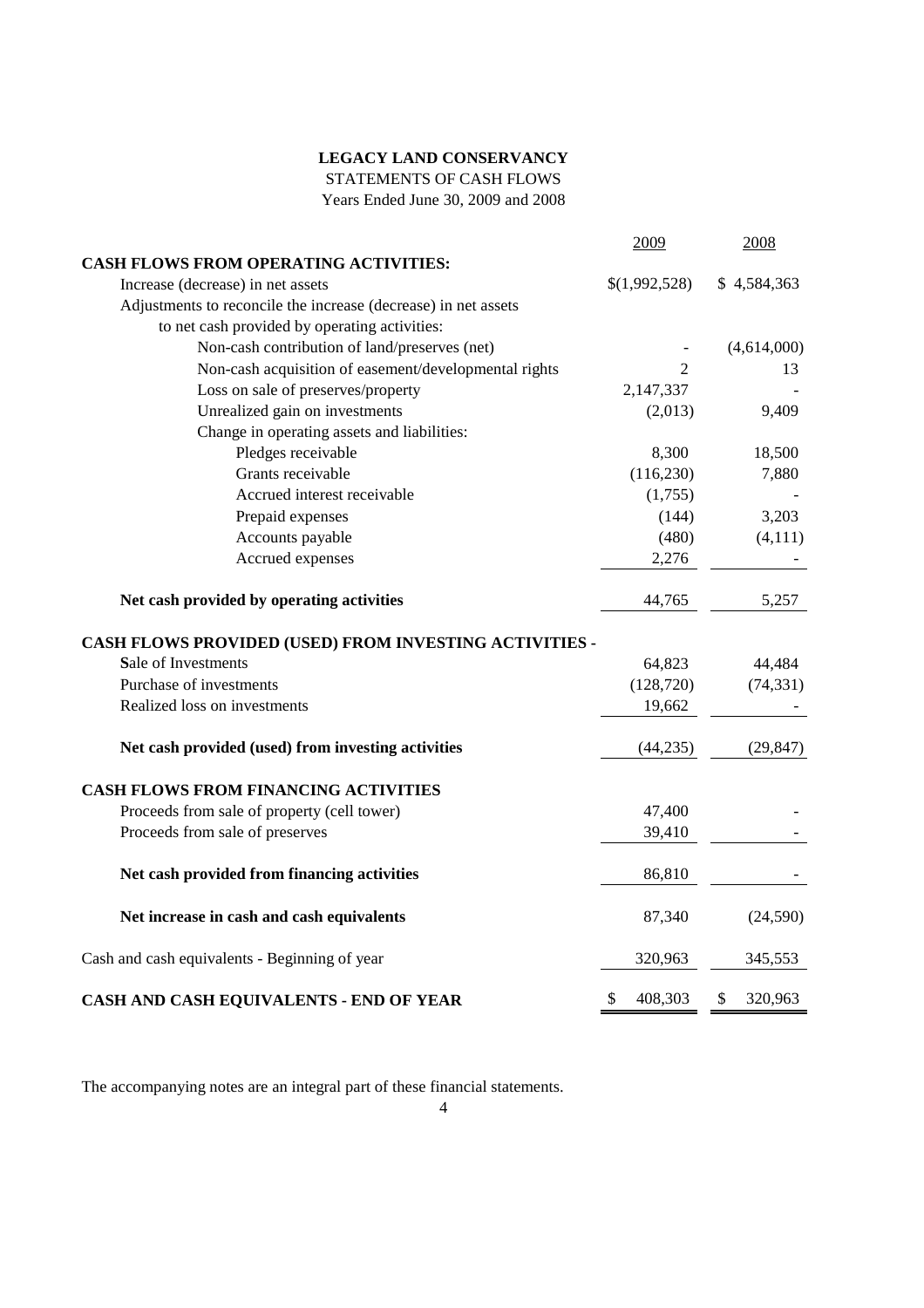## **NOTE A – NATURE OF ACTIVITIES AND SUMMARY OF SIGNIFICANT ACCOUNTING POLICIES:**

**Organization and Tax Status** – The Legacy Land Conservancy (the agency) is a not-for-profit agency operating in Washtenaw, Jackson and surrounding counties in southeastern Michigan. The mission of the Legacy Land Conservancy is to protect natural areas, working farmlands and open spaces in the area. The agency accomplishes its mission through three primary activities of acquiring protective interests in conservation land through purchase and donation; advocating for the protection of open space; and caring for the land it owns and monitoring land under its conservation agreements.

The agency was founded in 1971 and is exempt from federal and state income taxes under the provisions of section 501(c)(3) of the Internal Revenue Code as a charitable agency whereby only unrelated business income, as defined by Section 509(a)(1) of the Code, is subject to federal income tax. The major funding for the agency is derived from donations, grants and fundraising events.

**Financial Statement Presentation** – The agency has adopted Statement of Financial Accounting Standards (SFAS) No. 117, *Financial Statements of Not-for-Profit Organizations*. Under SFAS No. 117, the agency is required to report information regarding its financial position and activities according to three classes of net assets: unrestricted net assets, temporarily restricted net assets, and permanently restricted net assets.

*Unrestricted Net Assets* represent the portion of funds available for the general operations and not subject to any donor imposed restrictions.

*Temporarily Restricted Net Assets* represent donations and grants that the donor has specified imposed restrictions that have yet to occur. When a donor imposed restriction is accomplished, temporarily restricted net assets are reclassified to unrestricted net assets.

*Permanently Restricted Net Assets* include donations of conservation easements and donor restricted fee simple interests in land to be held as nature preserves at the fair values as of the date donated, as well as donor contributions to endowment funds maintained by the agency.

**Basis of Accounting** – The accompanying financial statements have been prepared on the accrual basis of accounting. Accordingly they reflect all significant receivables and payables as of the date of the financial statements.

**Support and Revenue Recognition** – Contributions, including unconditional promises to give, are recorded in the period the gift or promise is received in accordance with Financial Accounting Standards Board (FASB) Statement No. 116. For financial statement presentation purposes, the agency has elected to report temporarily restricted assets whose requirements were fulfilled in the same period that the contribution was received, as unrestricted activities.

**Donated Services** - A number of volunteers have donated their time and perform a variety of tasks that assist the agency in the completion of its mission. As these services do not meet the criteria for recognition as contributed services under Statement of Financial Accounting Standards (SFAS) No. 116, no amounts for support or revenue recognition have been recorded.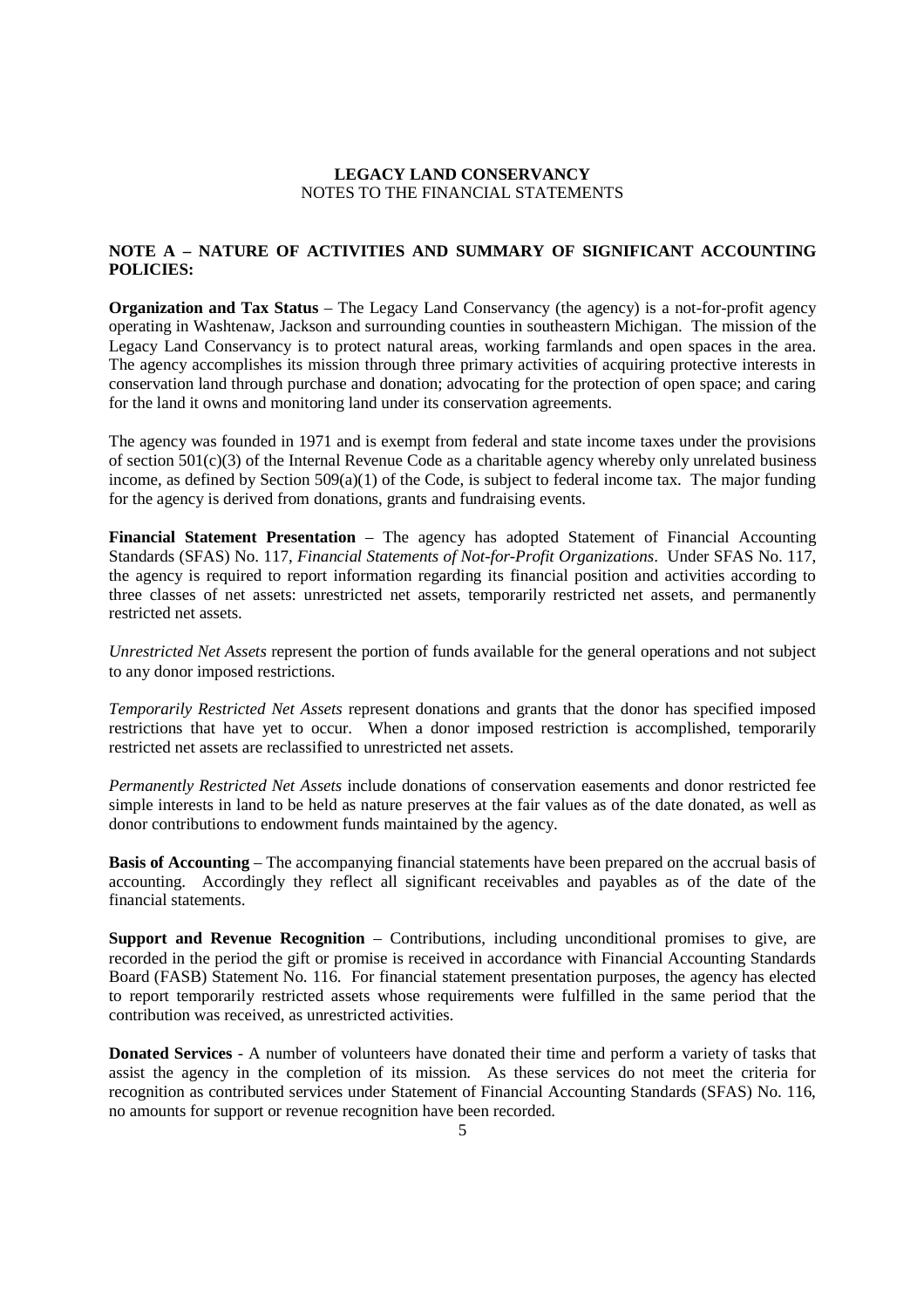## **NOTE A – NATURE OF ACTIVITIES AND SUMMARY OF SIGNIFICANT ACCOUNTING POLICIES (continued):**

**Functional Expenses** – The agency accumulates and records operating expenses according to the nature of the expense that was incurred (see the statement of functional expenses). These functional expenses are allocated and reported on the statement of activities in three functional categories; program services, fundraising and management and general expenses. The allocation to these functional categories is based on management's records of time allocated by the staff.

**Use of Estimates** – The preparation of financial statements in conformity with accounting principles generally accepted in the United States of America requires management to make estimates and assumptions that affect certain reported amounts and disclosures. Accordingly, actual results could differ from those estimates.

**Cash and Cash Equivalents** – Cash and cash equivalents include checking accounts, cash on hand and highly liquid investments, such as certificate of deposits and money markets, with maturity dates of less than three months. The carrying value of cash and cash equivalents approximates fair value as a result of the short maturities of those financial instruments.

**Investments** – The agency has adopted Statement of Financial Accounting Standards (SFAS) No. 159, *The Fair Value Option for Financial Assets and Financial Liabilities.* In accordance with SFAS No. 159, the investments are stated at fair value which is determined from quoted prices as of the end of the fiscal year. Investments are comprised of equities and mutual funds. Realized gains and losses are determined based on specific cost identification.

**Fixed Assets** – The agency capitalizes all new equipment and improvements with a useful life of greater than one year and a cost of \$500 or more. Major renewals and improvements are capitalized, while replacements, maintenance and repairs which do not materially extend the useful lives of the assets are expensed. Donated or contributed fixed assets are capitalized if the estimated fair market value is \$500 or greater. The assets are depreciated using straight-line method over their estimated useful life.

**Property (Parcels of Land)** – The property of the agency consists of parcels of land is southeastern Michigan received at various times from various donors. Such property is recorded as revenue and other asset at the time the property is received. The basis of the donation is the fair value of the property as of the date donated as determined by the most recent appraisal determined by an independent qualified appraiser.

**Conservation Easements** – It is the policy of the agency to record the donation or acquisition of an easement at its fair market value, in accordance with the most recent appraisal if available, as an income and expense item on the agency's financial statements. This policy also includes recording the easement as an other asset for the value of \$1.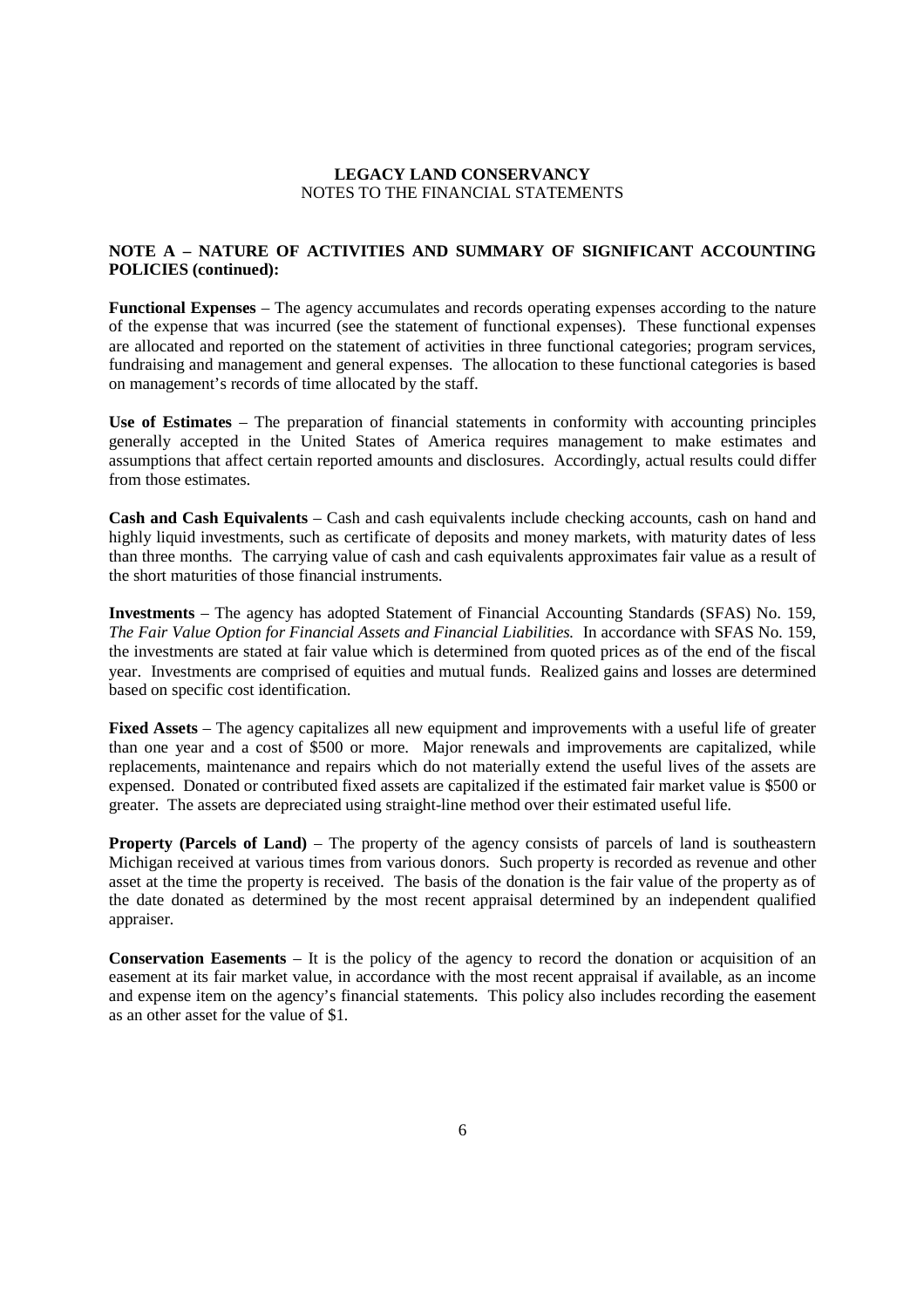## **NOTE A – NATURE OF ACTIVITIES AND SUMMARY OF SIGNIFICANT ACCOUNTING POLICIES (continued):**

**Beneficial Interest in Perpetual Trust –** The Agency has adopted Statement of Financial Standards (SFAS) No. 136, *Transfers of Assets to a Not-for-Profit Organization or Charitable Trust that Raises or Holds Contributions for Others.* In accordance with SFAS No. 136, the funds held at a Community Foundation are only recorded at the spendable balance that is available to the Agency.

**Compensated Absences -** Vested and accumulated vacation leave is reported as an expense and a liability when the obligation becomes determinable. No liability is accrued for nonvesting rights to receive sick pay benefits.

### **NOTE B – CASH AND CASH EQUIVALENTS**

As stated in Note A – Nature of Activities and Summary of Significant Accounting Policies, cash and cash equivalents include funds with maturity dates of less than three months. All account balances were within the limits of coverage provided by the Federal Deposit Insurance Corporation. Cash and cash equivalents are summarized as follows:

| 2009      | 2008      |
|-----------|-----------|
| 122       | 98        |
| 11,528    | 57,858    |
| 231,714   |           |
| 164,939   | 263,007   |
| \$408,303 | \$320,963 |
|           |           |

### **NOTE C – INVESTMENTS**

Investments consist of publicly traded shares of mutual funds and securities, initially recorded at cost, but adjusted to fair value as the market changes. Investments at June 30 are comprised of the following:

|                      |            | 2009       |          | 2008       |
|----------------------|------------|------------|----------|------------|
|                      | Cost       | Fair Value | Cost     | Fair Value |
| <b>Equity Funds</b>  | 3,944<br>S | 4,264<br>S | \$81,706 | \$79,638   |
| <b>Mutual Funds:</b> |            |            |          |            |
| Equity               | 67,508     | 66,226     |          |            |
| <b>Fixed Income</b>  | 54,606     | 55,392     |          |            |
| Total                | \$126,058  | \$125,882  | \$81,706 | \$79,638   |

The following information summarizes the activities for the years ended June  $30<sup>th</sup>$ .

|                                      | 2009     | 2008     |
|--------------------------------------|----------|----------|
| Dividends and interest               | \$8,574  | \$14,994 |
| Realized gain (loss) on investment   | (19,665) | (9,435)  |
| Unrealized gain (loss) on investment | 2,013    |          |
| Investment management fees           | 1.050    |          |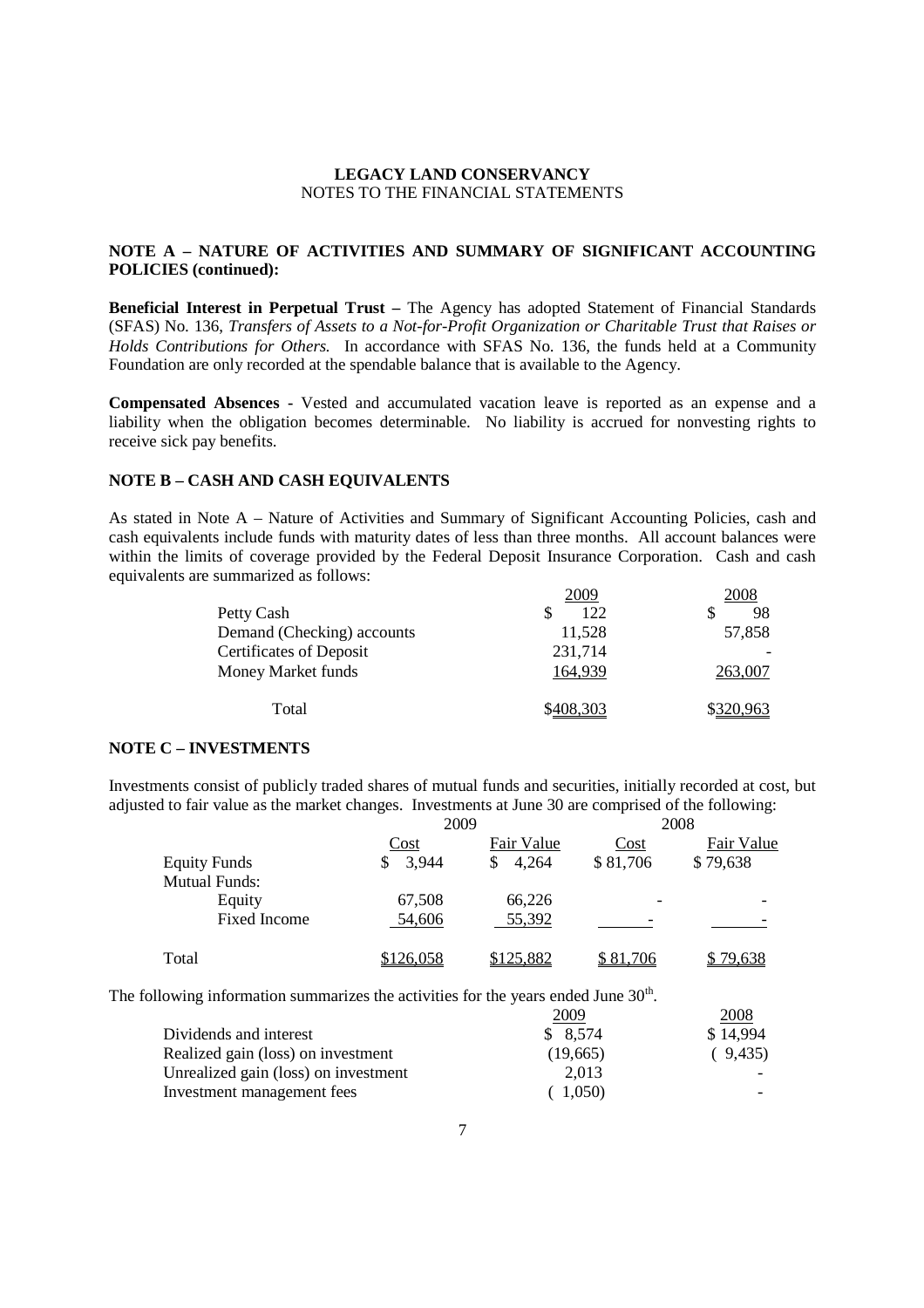#### **NOTE D – PLEDGES RECEIVABLE**

The pledges receivable consists of pledges made to the Forever Fund. The amounts comprising this balance will generally be collected within one year. As a result of the near certainty of collection within a year, the Agency has not applied a present value discount, nor established an allowance for uncollectable as all pledges are deemed collectable.

## **NOTE E – GRANTS RECEIVABLE**

The Agency records grants that have been received and earned as of the financial statement date. During the year ended June 30, 2008, the Agency received a challenge grant of up to \$250,000 conditioned upon the collection of matching donations. As of June 30, 2009 and 2008, the condition had been satisfied to the extent of \$131,030 and \$17,120 respectively. This challenge grant shall terminate during 2009. Because the challenge grant is earned but unavailable until terminated, it is recorded as temporarily restricted as of June  $30<sup>th</sup>$ . In addition, as of June 30, 2009, the Agency has an additional \$2,320 of grant funds earned and received after year end and recorded as unrestricted.

## **NOTE F – BENEFICIAL INTEREST IN PERPETUAL TRUST**

The Agency is the beneficiary of a perpetual trust held and administered by an outside fiscal agent. As stated in the summary of significant accounting policies, the Agency has adopted SFAS No. 116, which requires the Agency to record the assets held by others at the spendable amount only. While the total fair value of the funds held by others (Ann Arbor Area Community Foundation) is \$36,754 at December 31, 2008, the latest valuation available, no amount of this balance is spendable.

## **NOTE G – FIXED ASSETS**

As discussed in the summary of significant accounting policies, qualifying purchases, major renewals and improvements are capitalized, while replacements, maintenance and repairs which do not materially extend the useful lives of the assets are expensed. Upon sale or retirement of fixed assets, the cost and related accumulated depreciation are eliminated from the respective accounts and any resulting gain or loss is included in current operations. As of June 30, 2009 and 2008 the fixed assets consists of computer software for \$4,995 which has been fully depreciated resulting a net fixed asset of \$-0-. There is no depreciation expense during the years ended June 30, 2009 and 2008.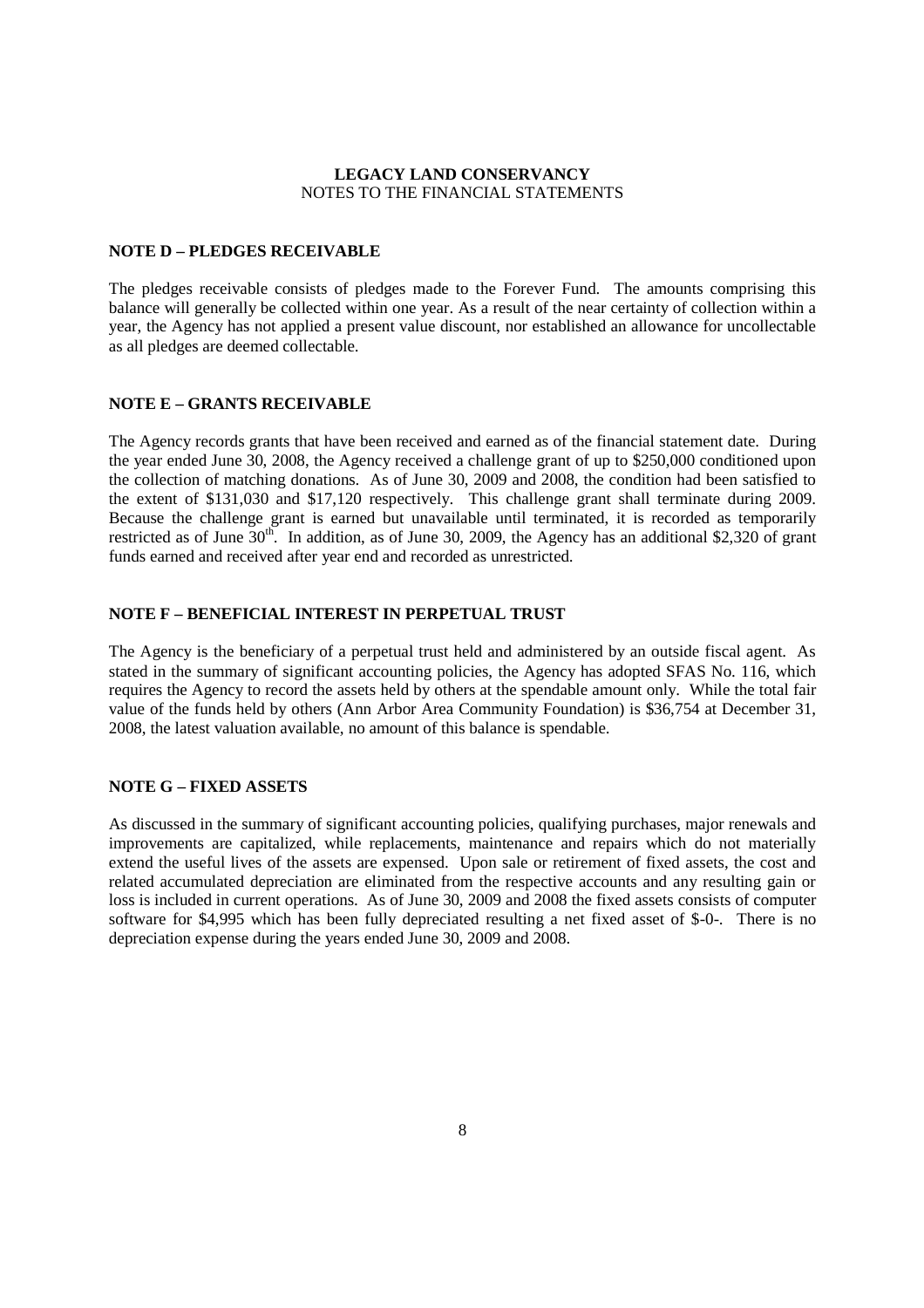### **NOTE H – PROPERTY**

The property of the Legacy Land Conservancy consists of parcels of land in southeastern Michigan received at various times, from various donors. Such properties are recorded at fair values as of the date donated, determined by an independent appraisal. During the year ended June 30, 2008, the agency received 95 acres described as the Johnson Property and recorded at the appraised value of \$4,614,000. During the year ended June 30, 2009, the Agency sold 46 acres of this property resulting in a loss of \$2,194,737. The Agency also sold the lease rights to a cell tower which is located on this property for \$47,400. This net loss on the sale of preserves/property is reflected on the statement of activities. The balance of the property account is comprised of the following as of June  $30^{\text{th}}$ .

| Description                               | Acres | 2009         | 2008        |
|-------------------------------------------|-------|--------------|-------------|
| Creekshead Preserve (fee simple)          | 27    | 115,000<br>S | 115,000     |
| Beckwith Conservancy (fee simple)         | 31    | 61,000       | 61,000      |
| Sharon Hills Preserve (fee simple)        | 68    | 308,150      | 308,150     |
| Woodland Preserve (fee simple)            | 14    | 235,000      | 235,000     |
| Coudron Preserve (life estate/fee simple) | 44    | 576,000      | 576,000     |
| Johnson Property (fee simple)             | 49/95 | 2,379,853    | 4,614,000   |
| Total                                     |       | \$3,675,003  | \$5,909,150 |

### **NOTE I – CONSERVATION EASEMENTS**

As stated in the summary of significant accounting policies, the Legacy Land Conservancy acquires easements and developmental rights through donations and acquisitions. The policy of the Agency is to record these easements and developmental rights as revenue and expense in the year of the transaction and to record the item for the value of \$1 as an other asset. During the year ended June 30, 2009, the Agency received two such easements; one valued at \$450,000 and another valued at \$72,000. These transactions are reflected on the statements of activities as revenue for \$522,000 and an expense for \$521,998 resulting in a net increase to conservation easements of \$2. The detail of the easements and developmental rights owned by the Agency are reflected on the schedule of conservation easements included as part this report.

#### **NOTE J – EMPLOYEE BENEFIT PLAN**

The Legacy Land Conservancy maintains a SIMPLE (Savings Incentive Match Plan) IRA retirement plan. All employees are eligible to participate. To the extent an employee participates by deferring a portion of their compensation into the plan, the Agency will match the employee's contribution, up to a maximum of three percent, (four percent of the executive director), of the employee's compensation. During the years ended June 30, 2009 and 2008, the retirement expense incurred by the Agency was \$4,078 and \$2,940 respectively.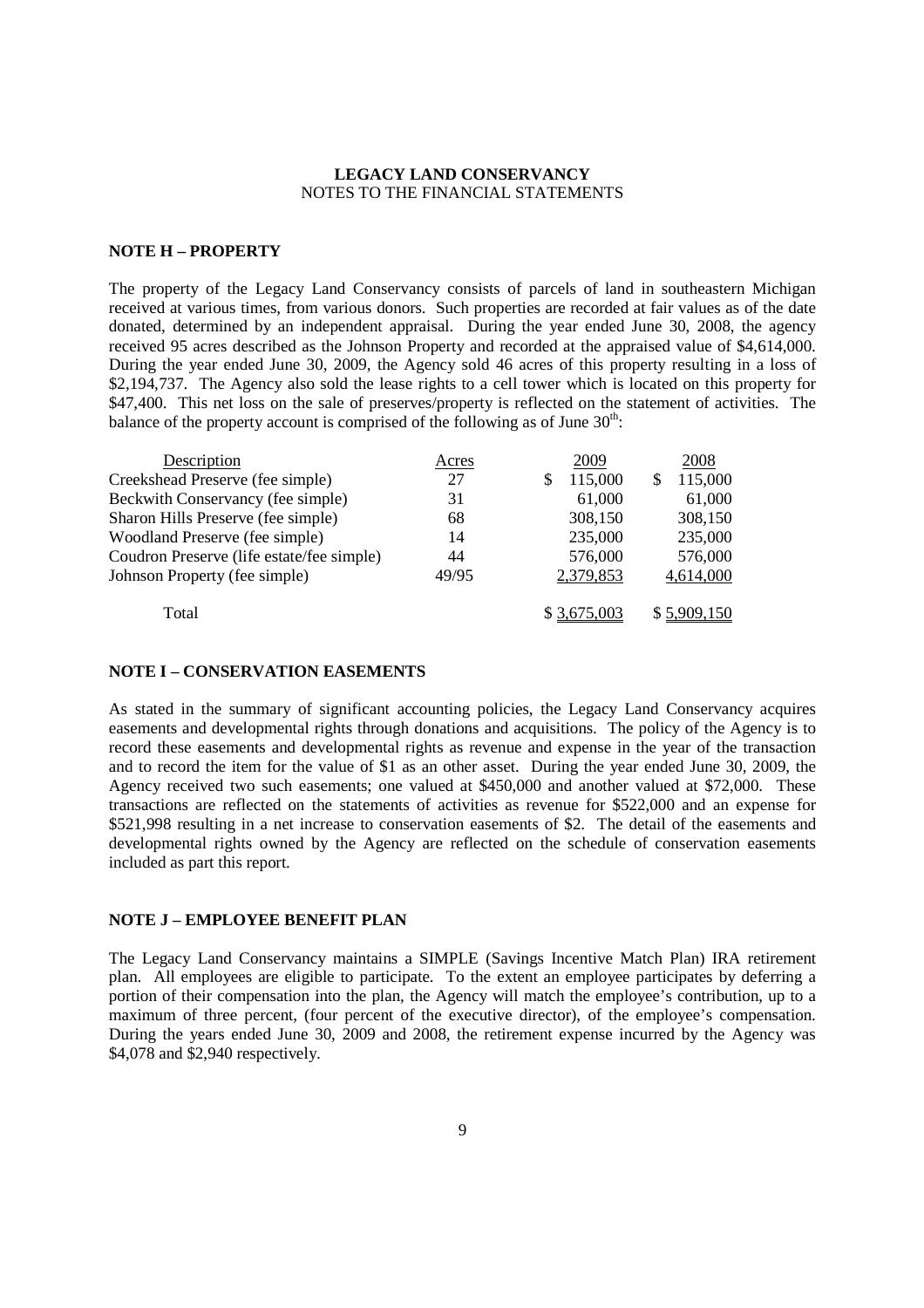#### **NOTE K – COMMITMENTS**

In January 2009, the Agency entered into a Lease Agreement to occupy Suite 203, 1100 N. Main Street, Ann Arbor, Michigan which includes 518 rentable square feet. The term of the Lease is for two years beginning February 1, 2009 and ending on January 31, 2011. The Agency shall pay as rent \$16,488 in equal monthly installments of \$657. This amount is the base rent. In addition, the Agency shall pay as its share of utilities cost \$5,784 in equal monthly installments of \$241. The utilities cost is defined to include janitorial service, electric, gas, water charges and coffee for the common area kitchen. The Agency has also entered into an agreement for the rental of shed space at \$23 per month commencing in August 2009. During the years ended June 30, 2009 and 2008 the Agency had expensed as rent \$10,874 and \$10,431 respectively. Based on current signed agreements future obligations are as follows:

| Year ending June 30, 2010 | \$10,903 |
|---------------------------|----------|
| Year ending June 30, 2011 | \$ 6,443 |

### **NOTE L – SUBSEQUENT EVENTS**

Statement of Financial Accounting Standards No. 165, *Subsequent Events,* establishes general standards of accounting for the disclosures of events that occur after the balance sheet date but before financial statements are issued or are available to be issued. SFAS 165 incorporates into GAAP certain guidance that previously existed under generally accepted auditing standards, which required the disclosure of the date through which subsequent events have been evaluated and whether that date is the date on which the financial statements were issued or available to be issued. The evaluation of subsequent events through September 16, 2009, which was the date the financial statements were available to be issued, revealed no events that are required to be reported within the general standards established under SFAS 165.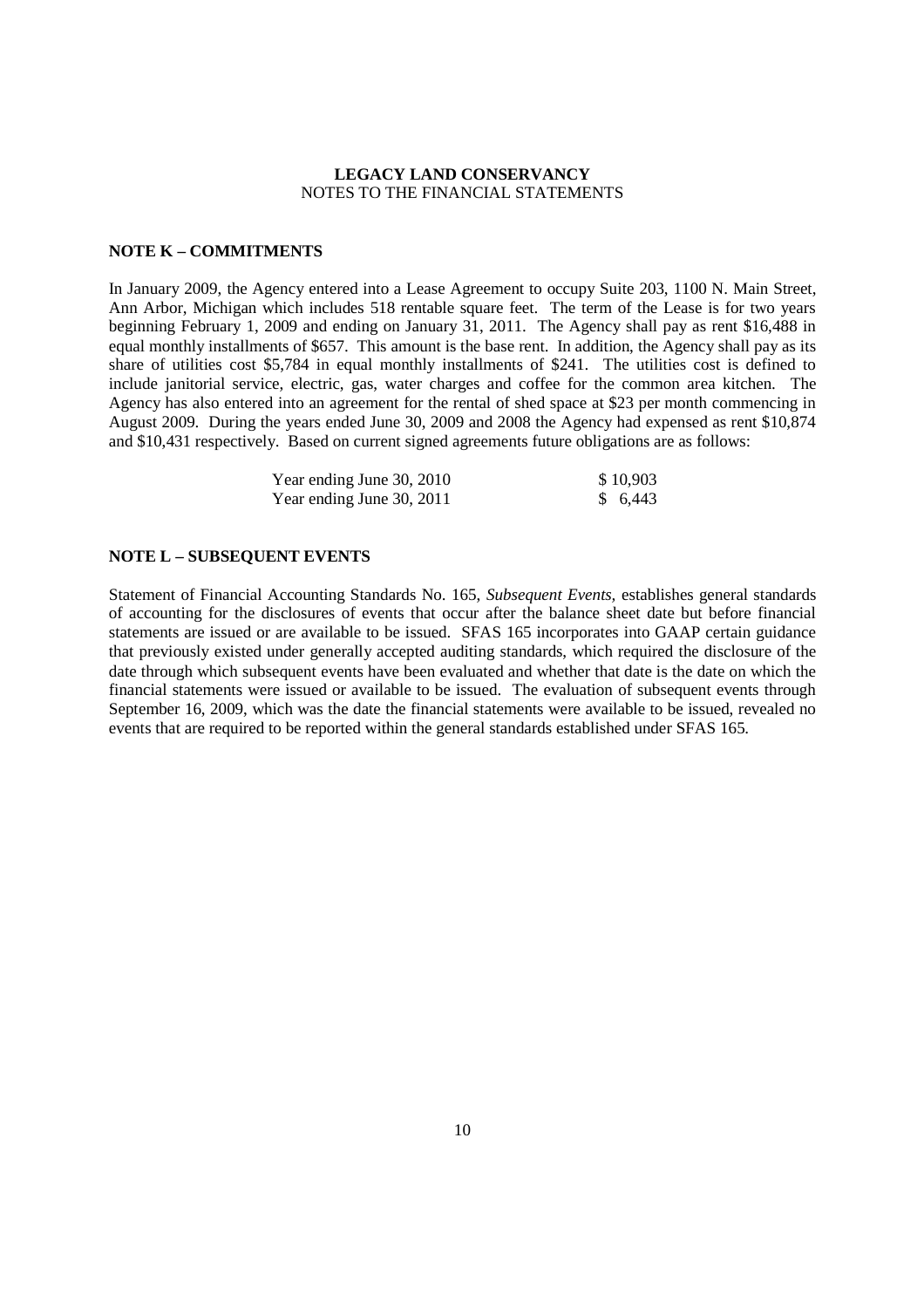## **LEGACY LAND CONSERVANCY** STATEMENTS OF FUNCTIONAL EXPENSES

Years Ended June 30, 2009 and 2008

|                                | Program      | Fundraising  | Management   |            |           |
|--------------------------------|--------------|--------------|--------------|------------|-----------|
|                                | Services     | Events       | & General    | 2009       | 2008      |
| Salaries and related expenses: |              |              |              |            |           |
| Salaries                       | \$<br>91,552 | \$<br>30,517 | 38,549<br>\$ | \$160,618  | \$154,021 |
| Payroll taxes and benefits     | 22,627       | 7,542        | 9,527        | 39,696     | 30,318    |
| Total                          | 114,179      | 38,059       | 48,076       | 200,314    | 184,339   |
|                                |              |              |              |            |           |
| <b>Education and Outreach:</b> |              |              |              |            |           |
| Rebranding                     | 28,733       |              |              | 28,733     | 110       |
| Brochures and booklets         | 813          |              |              | 813        | 1,901     |
| Community outreach             | 2,455        |              |              | 2,455      | 2,335     |
| Landowner outreach             |              |              |              |            | 139       |
| Media, radio and newspaper     | 30           |              |              | 30         | 90        |
| Newsletters and postcards      | 8,786        |              |              | 8,786      | 6,883     |
| LLC member events              | 2,428        |              |              | 2,428      | 2,256     |
| Total                          | 43,245       |              |              | 43,245     | 13,714    |
| Land Protection:               |              |              |              |            |           |
| Consulting                     | 1,800        |              |              | 1,800      | 8,690     |
| Land project expenses          | 9,500        |              |              | 9,500      | 208,196   |
| Monitoring                     | 518          |              |              | 518        | 128       |
| Stewardship                    | 7,727        |              |              | 7,727      | 551       |
| Total                          | 19,545       |              |              | 19,545     | 217,565   |
|                                |              |              |              |            |           |
| Fundraising:                   |              |              |              |            |           |
| Cultivate major gifts          |              | 321          |              | 321        | 841       |
| Major donor events             |              | 14,374       |              | 14,374     | 668       |
| Membership renewals            |              | 2,595        |              | 2,595      | 481       |
| Prospect campaign              |              | 224          |              | 224        | 4,814     |
| Total                          |              | 17,514       |              | 17,514     | 6,804     |
|                                |              |              |              |            |           |
| Operating and adminstrative:   |              |              |              |            |           |
| Audit expense                  | 3,348        | 1,116        | 1,409        | 5,873      | 9,000     |
| <b>Bank</b> charges            | 1,152        | 384          | 485          | 2,021      | 2,954     |
| Fees and dues                  | 1,861        | 620          | 784          | 3,265      | 4,025     |
| Insurance                      | 3,135        | 1,045        | 1,320        | 5,500      | 5,741     |
| Miscellaneous                  | 130          | 43           | 55           | 228        | 78        |
| Office supplies                | 516          | 172          | 218          | 906        | 1,186     |
| Postage and mailing            | 1,277        | 426          | 538          | 2,241      | 2,509     |
| Printing                       | 2,551        | 850          | 1,074        | 4,475      | 1,898     |
| Rent                           | 6,198        | 2,066        | 2,610        | 10,874     | 10,431    |
| Software and IT                | 900          | 300          | 379          | 1,579      | 2,324     |
| Staff development              | 1,888        | 629          | 795          | 3,312      | 3,639     |
| Strategic planning             | 251          | 84           | 106          | 441        | 10        |
| Telephone                      | 1,032        | 344          | 434          | 1,810      | 2,534     |
| Total                          | 24,239       | 8,079        | 10,207       | 42,525     | 46,329    |
|                                |              |              |              |            |           |
| <b>Total Expenses</b>          | \$201,208    | 63,652<br>\$ | 58,283<br>\$ | \$ 323,143 | \$468,751 |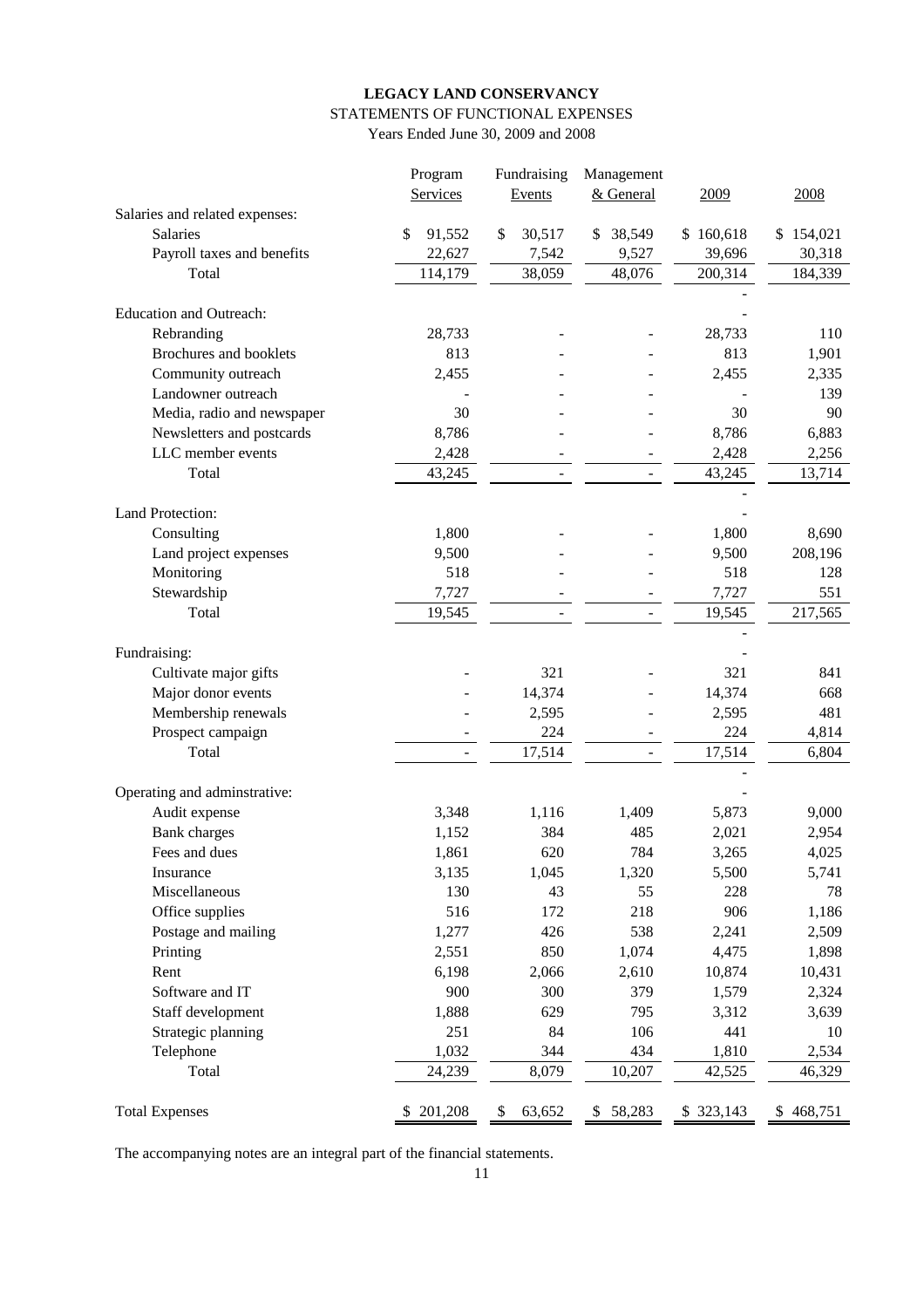## STATEMENT OF TEMPORARILY AND PERMANENTLY RESTRICTED NET ASSETS

June 30, 2009

|                                                         | Temporarily |            | Permanently |            |
|---------------------------------------------------------|-------------|------------|-------------|------------|
|                                                         |             | Restricted |             | Restricted |
| <b>Operating Grants:</b>                                |             |            |             |            |
| Jackson Community Foundation                            | \$          | 3,948      | \$          |            |
| Speckhard Knight Foundation                             |             | 1,802      |             |            |
| Lta/Hol Ace Program                                     |             | 6,292      |             |            |
| <b>Total Operating Grants</b>                           |             | 12,042     |             |            |
| <b>Stewardship Funds:</b>                               |             |            |             |            |
| <b>Beckwith Preserve</b>                                |             | 40         |             |            |
| <b>Creekshead Preserve</b>                              |             | 7,178      |             |            |
| General Stewardship                                     |             | 900        |             |            |
| <b>Johnson Preserve</b>                                 |             | 4,736      |             |            |
| <b>Sullivan Easement</b>                                |             | 10,000     |             |            |
| Visteon                                                 |             | 76         |             |            |
| <b>Total Stewardship Funds</b>                          |             | 22,930     |             |            |
|                                                         |             |            |             |            |
| <b>Acquisition Funds:</b>                               |             |            |             |            |
| <b>Farmland Protection</b>                              |             | 2,368      |             |            |
| Land Acquisition                                        |             | 15,835     |             |            |
| Waterloo Fund                                           |             | 11,707     |             |            |
| <b>Regional Funds:</b>                                  |             |            |             |            |
| Dexter                                                  |             | 2,175      |             |            |
| Pittsfield                                              |             | 1,446      |             |            |
| Northfield                                              |             | 2,000      |             |            |
| <b>Community Farm</b>                                   |             | 315        |             |            |
| <b>Total Acquisition Funds</b>                          |             | 35,846     |             |            |
| <b>Endowment Funds</b>                                  |             |            |             |            |
| <b>General Fund</b>                                     |             |            |             | 31,830     |
| Forever Fund                                            |             |            |             | 106,448    |
| <b>Matching Grant</b>                                   |             | 131,030    |             |            |
| <b>Total Endowment Funds</b>                            |             | 131,030    |             | 138,278    |
| Land:                                                   |             |            |             |            |
| Creekshead                                              |             |            |             | 115,000    |
| Beckwith                                                |             |            |             | 61,000     |
| Sharon Woods                                            |             |            |             | 303,750    |
| Woodland                                                |             |            |             | 235,000    |
| Coudron                                                 |             |            |             | 576,000    |
| <b>Total Land</b>                                       |             |            |             | 1,290,750  |
|                                                         |             |            |             |            |
| <b>Conservation Easements</b>                           |             |            |             | 49         |
| Total Temporarily and Permanently Restricted Net Assets | \$          | 201,848    | \$          | 1,429,077  |